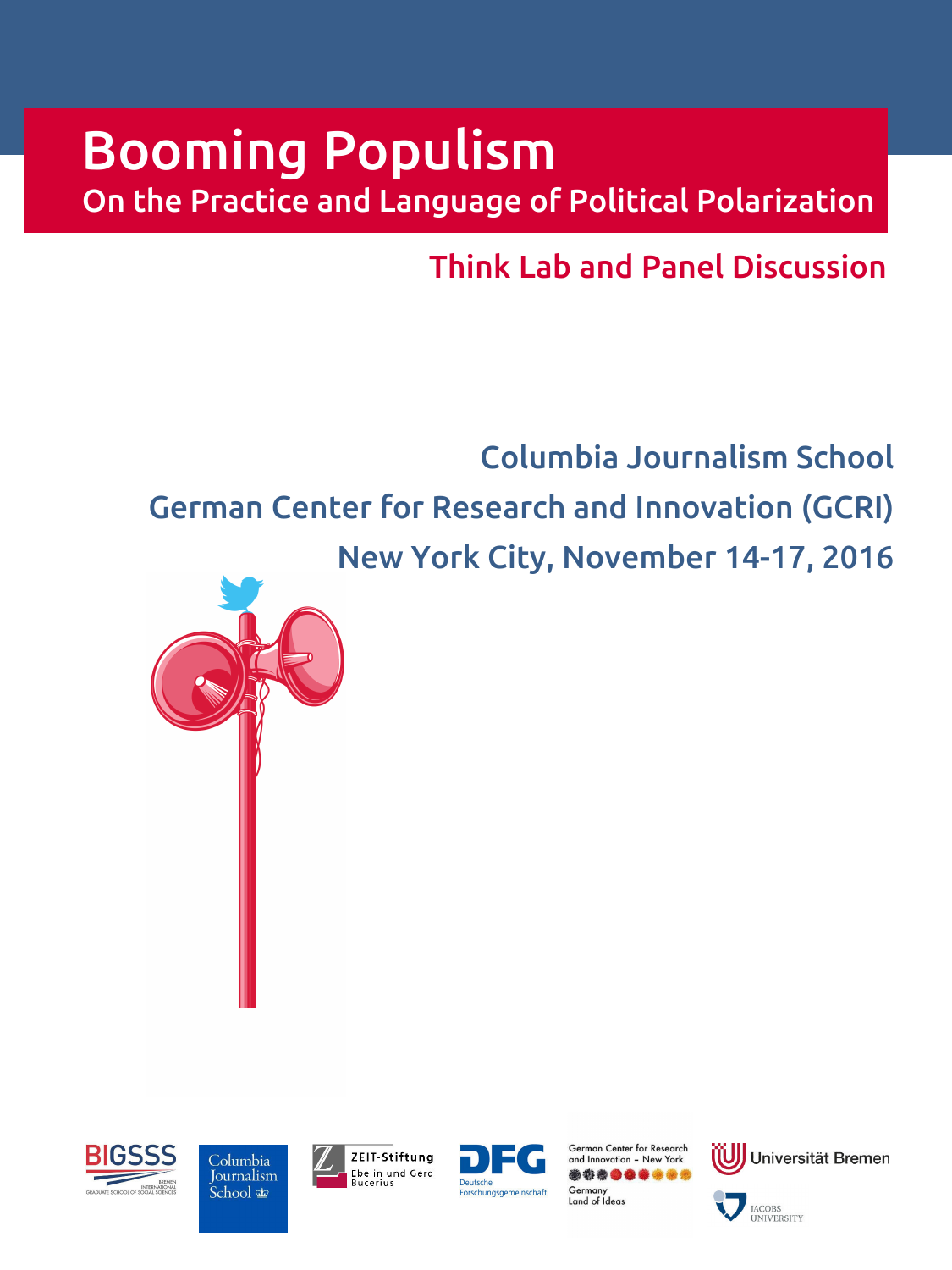#### On the Practice and Language of Political Polarization

In the course of the Brexit referendum and the presidential elections, both the EU and the US have seen a rise of populist political reasoning.

Polarizing, overly simplifying or misleading communications of social, cultural and economic developments dominate current political debates and influence public perceptions of nationhood, inner security and minority politics.

By claiming to speak in the name of the ordinary people, politicians emphasize the direct democratic nature of their doing while at the same time often explicitly excluding certain groups of people from their societal models.

The think lab and panel discussion, taking place in New York City in November 2016, aim at an interdisciplinary analysis of the booming of political populism.

By bringing together social scientists and journalists with diverse areas of expertise, the event will enable a multilayered analysis of the current political implications of populism in its various forms and the role of different - e.g. corporate vs. social media in the distribution of information and the shaping of public opinion.

Since the topic of political populism and the potential emanating threats to liberal democracies is ultimately relevant on both sides of the Atlantic, the event will fathom what extent different scientific  $t_0$ perspectives - social scientists' and journalists', Europeans' and Americans' are interrelated or divergent.

A novel event format will ensure a highprofile panel discussion by challenging the renowned experts in the field with questions and hypotheses developed in the think lab of young researchers.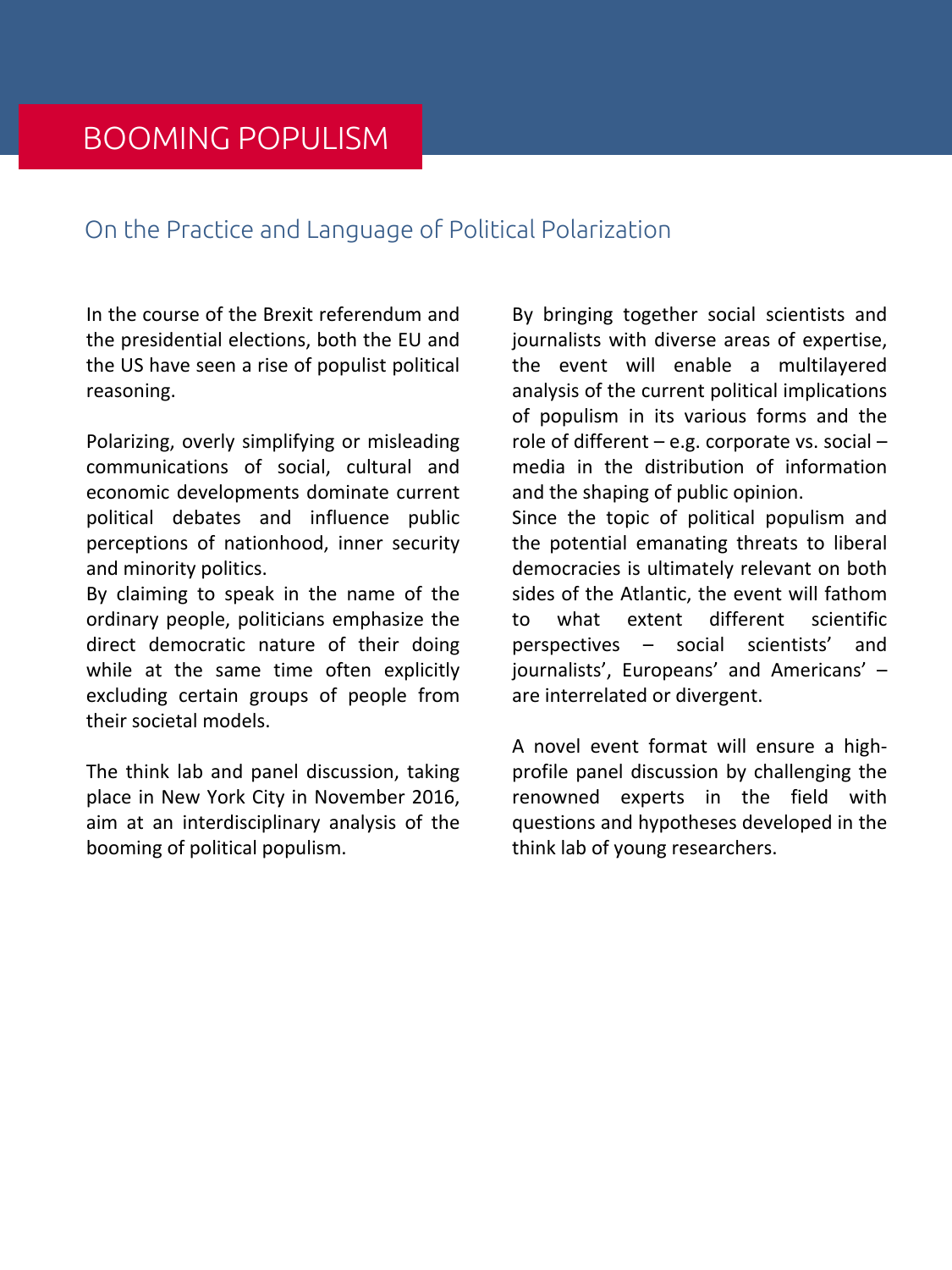### **PROGRAM**

#### Monday-Wednesday, Nov 14-16

Think PhD fellows of the BIGSSS PhD Program, the ZEIT Foundation's PhD programs, and Columbia Journalism School's Communications PhD Program I ab will participate in the event's think lab. The aim of this think lab is to develop questions and hypotheses on the topic of political populism. These are to be discussed later with the experts on the panel. For the think lab, PhD students will be selected who are not primarily working in the specific field. This will ensure different disciplinary, theoretical and empirical approaches to the topic and demonstrate the general critical capacities of young scholars in the humanities and social sciences. As a side effect, the think lab will provide the PhD fellows with excellent networking opportunities and thus enable the strengthening of transatlantic scientific cooperation.

#### Thursday, Nov 17

| Panel<br><b>Discussion</b> | The panel will be composed of two political scientists and experts in the<br>field of political theory and populism (Jan-Werner Müller/Princeton and<br>Martin Nonhoff/BIGSSS), a journalist and sociologist (Todd Gitlin/Columbia)<br>and an experienced political practitioner (Tara McGuinness/OMB, tbc).<br>The panel will be hosted by an expert in the field of migration, security and<br>democratic development (Michael Werz/CAP).<br>The panel discussion will be opened, however, by the PhD fellows of the<br>preceding think lab: they will present two contrary hypotheses to the<br>panelists and thereby generate a frame for the course of the discussion<br>amongst the experts. Subsequently, the panelist will give short responses,<br>followed by a discussion of the different positions and hypotheses.<br>In the course of the evening, the PhD fellows and the audience will be |
|----------------------------|-----------------------------------------------------------------------------------------------------------------------------------------------------------------------------------------------------------------------------------------------------------------------------------------------------------------------------------------------------------------------------------------------------------------------------------------------------------------------------------------------------------------------------------------------------------------------------------------------------------------------------------------------------------------------------------------------------------------------------------------------------------------------------------------------------------------------------------------------------------------------------------------------------------|
|                            | welcome to join in the discussion.                                                                                                                                                                                                                                                                                                                                                                                                                                                                                                                                                                                                                                                                                                                                                                                                                                                                        |